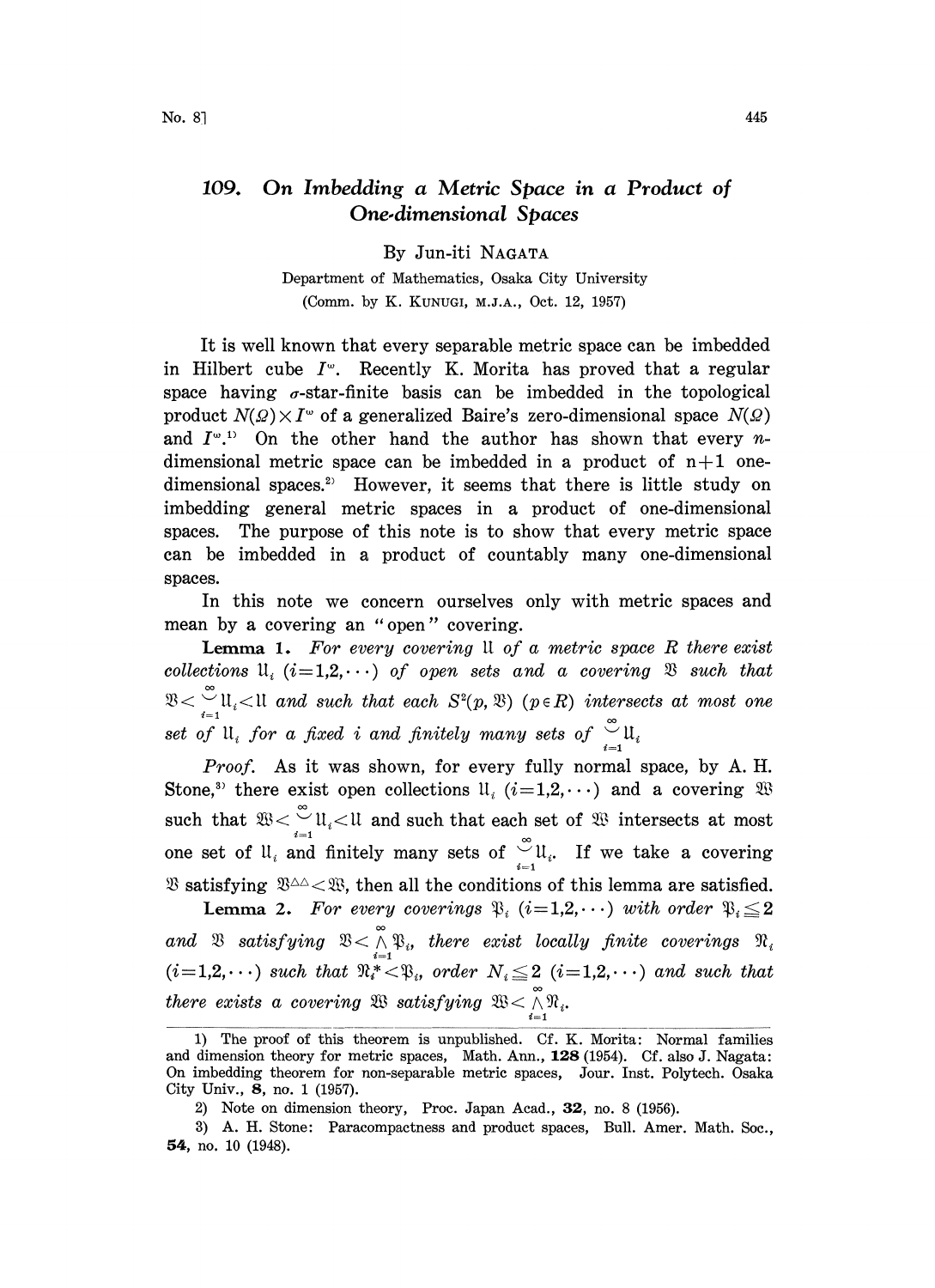446 **J. NAGATA** [Vol. 33,

*Proof.* Let  $\mathfrak{U}^* < \mathfrak{V} < \bigwedge_{i=1}^{\infty} \mathfrak{P}_i$ ,  $\mathfrak{V}_i = \{P_{s,i} | \delta \in D_i\}$ , then we define coverings  $\mathfrak{M}_i$  (i=1,2,...) by

 $\mathfrak{M}_{i} = \{M_{s,i} \mid \delta \in D_{i}\}, M_{s,i} \setminus \{U\} \leq (U, \mathfrak{U}) \subseteq P_{s,i}, U \in \mathfrak{U}\}.$ 

First, we notice that  $\mathfrak{u}^*<\bigwedge_{i=1}^{\infty} \mathfrak{P}_i$  implies  $\mathfrak{u}<\bigwedge_{i=1}^{\infty} \mathfrak{M}_i$ . Since each set of  $\mathfrak{u}$ intersects, from order  $\mathfrak{P}_i \leq 2$ , at most two sets of  $\mathfrak{M}_i$ ,  $\mathfrak{M}_i$  is a locally finite covering with order  $\mathfrak{M}_i \leq 2$ .

Taking U' satisfying  $(U')^{\triangle}$   $\lt$  U, we define coverings  $\mathbb{Q}_i$   $(i=1,2,\cdots)$ by

$$
L_{\delta,i} = S(M_{\delta,i} - \checkmark [M_{\delta',i} | \delta \neq \delta' \in D_i], \mathfrak{U}')
$$
  

$$
Q_{\delta,i} = L_{\delta,i} - \checkmark [L_{\delta',i} | \delta \neq \delta' \in D_i] (\delta \in D_i),
$$
  

$$
\mathfrak{Q}_i = \{Q_{\delta,i}, M_{\alpha,i} \cap M_{\beta,i} | \delta, \alpha, \beta \in D_i\}.
$$

To prove  $\mathfrak{U}' \leq \bigwedge_{i=1}^{\infty} \mathfrak{Q}_i$  we consider an arbitrary  $U' \in \mathfrak{U}'$  and  $\mathfrak{Q}_i$ . Let  $U' \subseteq M_{\delta,i} \in \mathfrak{M}_i$ . In the case that  $U' \not\subseteq M_{\delta',i}$  for every  $\delta'$ <br>we have  $U' \not\subseteq \langle M_{\delta',i} | \delta \neq \delta' \in D_i \rangle$ . For if  $U' \subseteq \langle \{ \} \rangle$  $U' \subseteq M_{\delta,i} \in \mathfrak{M}_i$ . In the case that  $U' \not\subseteq M_{\delta',i}$  for every  $\delta'$  with  $\delta \neq \delta' \in D_i$ ,<br>we have  $U' \not\subseteq \setminus \{M_{\delta',i} | \delta \neq \delta' \in D_i\}$ . For if  $U' \subseteq \setminus \{M_{\delta',i} | \delta \neq \delta' \in D_i\}$  $\in$   $D_i,$ then U' intersects at least two of  $M_{\delta',i}$  ( $\delta' \neq \delta$ ), which contradicts the fact that every set of U intersects at most two sets of  $\mathfrak{M}_i$ . Therefore  $U' \subseteq L_{\delta,i}$ . To show  $U' \cap \overline{L}_{\delta',i} = \phi$  for every  $\delta' \neq \delta$ , we assume the contrary, i.e.  $U' \cap \overline{L}_{s',i} \neq \emptyset$ ,  $\delta' \neq \delta$ . Then there exists  $U'' \in \mathcal{U}'$  such that  $U' \cap U'' \neq \emptyset$ ,  $U'' \not\subseteq M_{s,i}$ . Hence it follows from  $U' \not\subseteq M_{s',i}(\delta' \neq \delta)$  that  $U' \sim U'' \neq \phi$ ,  $U'' \not\subseteq M_{\delta,i}$ . Hence it follows from  $U' \not\subseteq M_{\delta',i}(\delta' \neq \delta)$  that  $U' \subset U'' \not\subseteq M_{\delta,i}$  for every  $\delta \in D_i$ , which contradicts  $(U')^{\triangle} < \mathfrak{M}_i$ . Thus we have  $U' \setminus \overline{L}_{s',i} = \phi \; (\delta' \neq \delta)$  and consequently  $U' \subseteq Q_{s,i} \in \mathfrak{Q}_{i'}$ .

In the case that  $U' \subseteq M_{\delta',i}, \delta' \neq \delta$ , we have  $U' \subseteq M_{\delta,i} \cap M_{\delta',i} \in \mathbb{Q}_i$ . In consequence we conclude  $\mathfrak{u}' \leq \bigwedge_{i=1}^{\infty} \mathfrak{Q}_i$ .

Since  $Q_{\delta,i}$ ,  $Q_{\delta',i} = \phi$  ( $\delta \neq \delta'$ ) is obvious from the definition of  $Q_{\delta,i}$ , it follows from order  $\mathfrak{M}_i \leq 2$  that order  $\mathfrak{Q} \leq 2$ . If  $Q_{\delta,i} \setminus (M_{\alpha,i} \setminus M_{\beta,i}) \neq \phi$ , then  $S(M_{\delta,i},\mathfrak{U}') \cap (M_{\alpha,i} \cap M_{\beta,i}) \neq \emptyset$ , and hence  $\delta = \alpha$  or  $\delta = \beta$ . For example, let  $\delta = \alpha$ , then  $Q_{\delta,i} \sim (M_{\alpha,i} \sim M_{\beta,i}) = Q_{\alpha,i} \sim (M_{\alpha,i} \sim M_{\beta,i}) \subseteq S(M_{\alpha,i})$  $\mathfrak{U}'\subseteq P_{\alpha,i}$ . Since  $Q_{\delta,i}\subseteq P_{\delta,i}$  and  $M_{\alpha,i}\cap M_{\beta,i}$  are obvious, we have  $\mathbb{Q}_i^{\wedge} <\mathfrak{P}_i$ . The local finiteness of  $\mathcal{D}_i$  is obvious by the above discussion.

Repeating such a process we get locally finite coverings  $\Re_i$  (*i*= 1,2,...) such that  $\mathbb{R}^{\mathbb{A}} \leq \mathbb{Q}_i$ , order  $\mathbb{R}_i \leq 2$  and such that there exists a covering  $\mathfrak{B}$  satisfying  $\mathfrak{B} < \bigwedge_{i=1}^{\infty} \mathfrak{R}_i$ . Since  $\mathfrak{R}_i < \mathfrak{P}_i$  is clear, these  $\mathfrak{R}_i$  satisfy the conditions of this lemma.

**Lemma 3.** Let  $\mathfrak{S}_1 > \mathfrak{S}_2^* > \mathfrak{S}_3 > \mathfrak{S}_3^* > \cdots$  be a sequence of coverings of a metric space R such that  $\{S(p,\mathfrak{S}_m) \mid m=1,2,\cdots\}$  is a nbd (= neighborhood) basis of each point  $p$  of  $R$ . Then there exist countably many sequences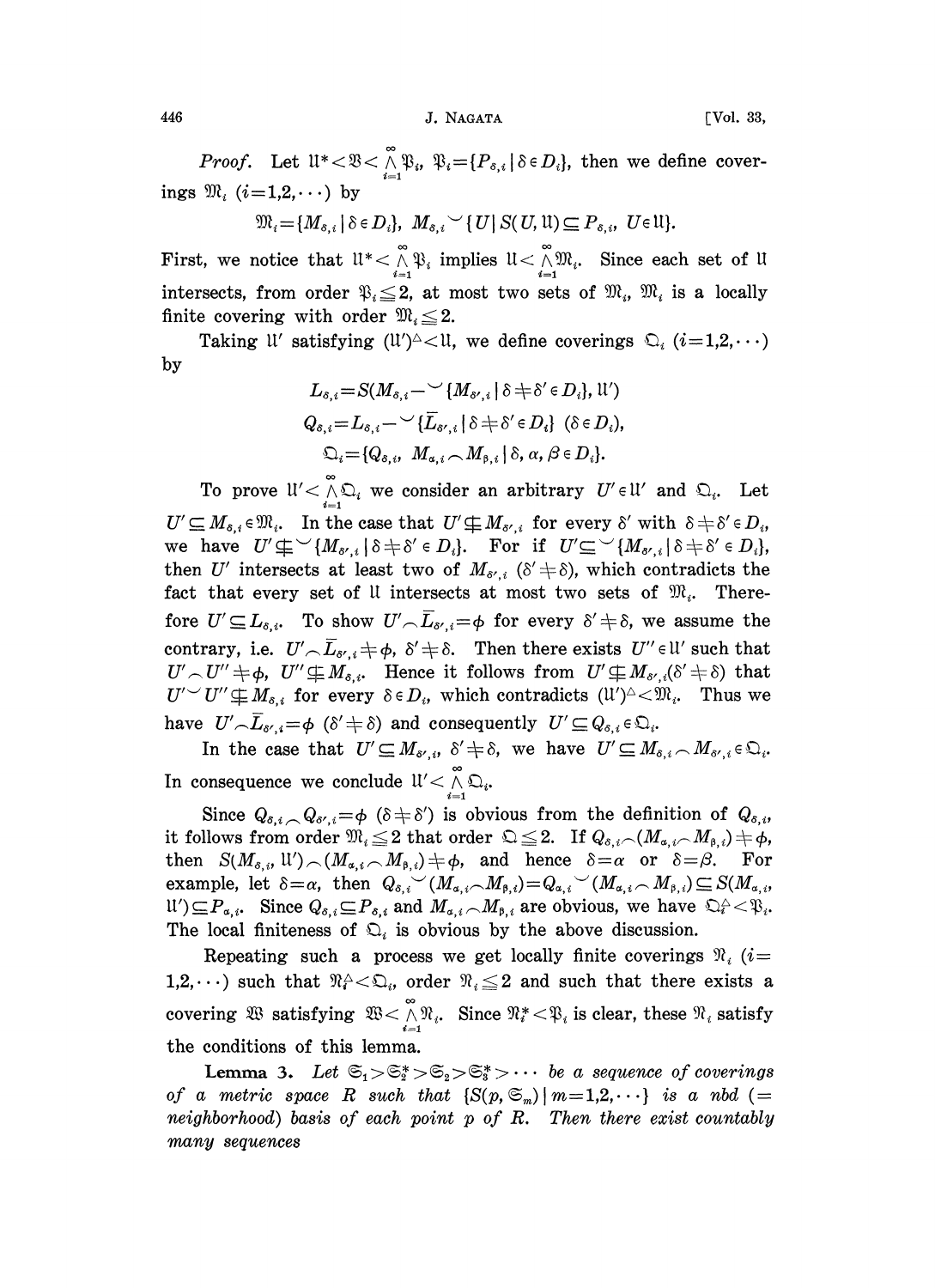No. 8] On Imbedding a Metric Space in a Product of One-dimensional Spaces 447

## $\Re_{1,i} > \Re_{2,i}^* > \Re_{2,i} > \Re_{3,i}^* > \cdots$  (*i*=1,2,...)

of coverings such that order  $\Re_{m,i} \leq 2$  (m, i=1,2,...), for every m and every point p of R there exists  $\mathfrak{N}_{m,i}$  satisfying  $S(p, \mathfrak{N}_{m,i}) \subseteq S(p, \mathfrak{S}_m)$ and such that for every m there exists a covering  $\mathfrak{B}_m$  with  $\mathfrak{B}_m < \bigwedge^{\infty} \mathfrak{R}_{m,i}$ .

*Proof.* First, we choose, for  $\mathfrak{S}_2$ , open collections  $\mathfrak{U}_{1,i}$  and a covering  $\mathfrak{B}$  satisfying  $\mathfrak{S}_2 > \bigcup_{i=1}^{\infty} \mathfrak{U}_{1,i} > \mathfrak{B}$  and the other conditions of Lemma 1. Let  $\mathfrak{U}_{1,i}=\{U_{\alpha}|\ \alpha\in A\}$  for a fixed i, then we define a covering  $\mathfrak{N}_{1,i}$  by

$$
\mathfrak{N}_{1,i} = \{ S(\mathbf{U}_{\alpha}, \mathfrak{B}), \ \mathbf{R} - \underset{\alpha \in \mathbf{A}}{\cup} \overline{\mathbf{U}}_{\alpha} \mid \alpha \in \mathbf{A} \}.
$$

Let us show that  $\mathcal{R}_{1,i}$  satisfies the conditions of this lemma. Order  $\mathfrak{R}_{1,i} \leq 2$  is deduced from the fact that  $S^2(p, \mathfrak{B})$  intersects at most one Let us show that  $\pi_{1,i}$  satisfies the conditions of this lemma. Other<br>  $\Re_{1,i} \leq 2$  is deduced from the fact that  $S^2(p, \mathcal{X})$  intersects at most one<br>
set of  $\mathfrak{U}_{1,i}$ .  $\mathcal{X} < \bigwedge_{i=1}^{\infty} \mathcal{X}_{1,i}$  is obvious. for every point p of R, i and  $\alpha \in A$  such that  $p \in U_{\alpha} \in \mathfrak{U}_{1,i}$ . If  $p \in S(U_{\alpha}, \mathfrak{B}),$ then we have, from  $\mathfrak{B} < \mathfrak{S}_2$ ,  $\mathfrak{U}_{1,i} < \mathfrak{S}_2$  and  $\mathfrak{S}_2^* < \mathfrak{S}_1$ ,  $S(U_{\alpha}, \mathfrak{B}) \subseteq S(p, \mathfrak{S}_1)$ .

This combining with  $p \notin R \to \overline{U}_a$  implies  $S(p, \mathfrak{N}_{1,i}) \subseteq S(p, \mathfrak{S}_1)$ .<br>Let us assume that we can define such  $\mathfrak{N}_{i,i}$   $(i=1,2,\cdots)$  for Combining with  $p \notin R \longrightarrow_{a \in A} C_a$  implies  $S(p, \mathcal{R}_{1,i}) \subseteq S(p, \mathcal{L}_1)$ .<br>Let us assume that we can define such  $\mathcal{R}_{i,i}$  ( $i=1,2,\cdots$ ) for  $l \leq m$ , Let us assume that we can define such  $\mathfrak{R}_{i,i}$   $(i=1,2,\cdots)$  for  $l \leq m$ ,<br>then we shall define  $\mathfrak{R}_{m+1,i}$   $(i=1,2,\cdots)$  as follows. Since order  $\mathfrak{R}_{m,i} \leq 2$ then we shall define  $\mathfrak{N}_{m+1, i}$   $(i=1,2,\cdots)$  as follows. Since order  $\mathfrak{N}_{m,i} \le 2$ <br>and  $\mathfrak{N} < \bigwedge_{i=1}^{\infty} \mathfrak{N}_{m,i}$  for some covering  $\mathfrak{N}$ , we can choose, by Lemma 2, locally and  $\mathfrak{N} < \bigwedge_{i=1}^{\infty} \mathfrak{N}_{m,i}$  for some covering  $\mathfrak{N}$ , we can choose, by Lemma 2, locally finite coverings  $\mathfrak{N}_i$  ( $i=1,2,\cdots$ ) satisfying  $\mathfrak{N}_i^* < \mathfrak{N}_{m,i}$ , order  $\mathfrak{N}_i \leq 2$  and  $\mathfrak{N}_i \leq \mathfr$  $\mathfrak{N}' \leq \bigwedge^{\infty} \mathfrak{N}_i$  for some covering  $\mathfrak{N}'$ . Moreover there exist, by Lemma 1, open collections  $\mathfrak{P}_i$  (i=1,2,...) and a covering  $\mathfrak{Q}$  such that  $\mathfrak{Q} < \overset{\circ}{\mathfrak{N}} \mathfrak{P}_i$ finite coverings  $\mathcal{R}_i$  ( $i=1,2,\cdots$ ) satisfying  $\mathcal{R}_i^* < \mathcal{R}_{m,i}$ , order  $\mathcal{R}_i \leq 2$  and  $\mathcal{R}' < \bigwedge_{i=1}^{\infty} \mathcal{R}_i$  for some covering  $\mathcal{R}'$ . Moreover there exist, by Lemma 1, open collections  $\mathfrak{P}_i$  (  $S^2(p, \mathbb{Q})$  intersects at most one set of  $\mathfrak{P}_i$  and finitely many sets of  $\mathcal{L}_{\mathcal{P}_{i}}^{\infty}$ , Let  $\mathcal{P}_{i} = \{P_{\beta,i} | \beta \in B_{i}\}\$ ,  $\mathcal{P}_{i} = \{N_{\tau,i} | \gamma \leq \tau_{i}\}\$ , then we denote by  $\gamma = \gamma(\beta)$ the first ordinal  $\gamma$  such that  $\overline{S(P_{\beta,i}, \mathbb{Q})} \subseteq N_{\gamma,i} \in \mathfrak{N}_i$ . Now we define coverings  $\Re_{m+1, i}$  (*i*=1,2,...) by

$$
\mathfrak{N}_{m+1,i} = \{K_{\tau,i}, S(P_{\beta,i}, \mathfrak{Q}) \mid \gamma < \tau_i, \beta \in B_i\},\
$$

 $K_{\tau,i} = N_{\tau,i} - \mathcal{V}\{P_{\beta,i} | \gamma = \gamma(\beta)\} \mathcal{V}\{S(P_{\beta,i},\mathfrak{Q}) | \gamma \neq \gamma(\beta)\}.$ 

First,  $\mathcal{R}_{m+1,i} < \mathcal{R}_i < \mathcal{R}_i^* < \mathcal{R}_{m,i}$  is obvious from  $\mathfrak{Q} < \mathcal{R}_i < \mathfrak{M} < \mathfrak{M}^* < \mathcal{R}_i$ . To show order  $\Re_{m+1, i} \leq 2$ , we take an arbitrary point p of R. If  $p \notin S$  $(P_{\beta,i}, \mathcal{Q})$  for every  $\beta \in B_i$ , then p is contained, by order  $\mathcal{R}_i \leq 2$ , in at most two of  $K_{\tau,i}(\gamma < \tau_i)$ . If  $p \in S(P_{\beta,i}, \Omega)$ , then it follows from the relation of  $\mathfrak{D}$  and  $\mathfrak{P}_i$  that  $p \notin S(P_{\alpha,i}, \mathfrak{D})$  for every  $\alpha$  with  $\beta \neq \alpha \in B_i$ . Since it follows from the definition of  $K_{r,i}$  that  $p \notin K_{r,i}$  for every  $\gamma \leq \tau_i$  with  $\gamma \neq \gamma(\beta)$ , p is contained in at most two sets of  $\Re_{m+1,i}$ . Therefore we have order  $\mathfrak{N}_{m+1, i} \leq 2$ .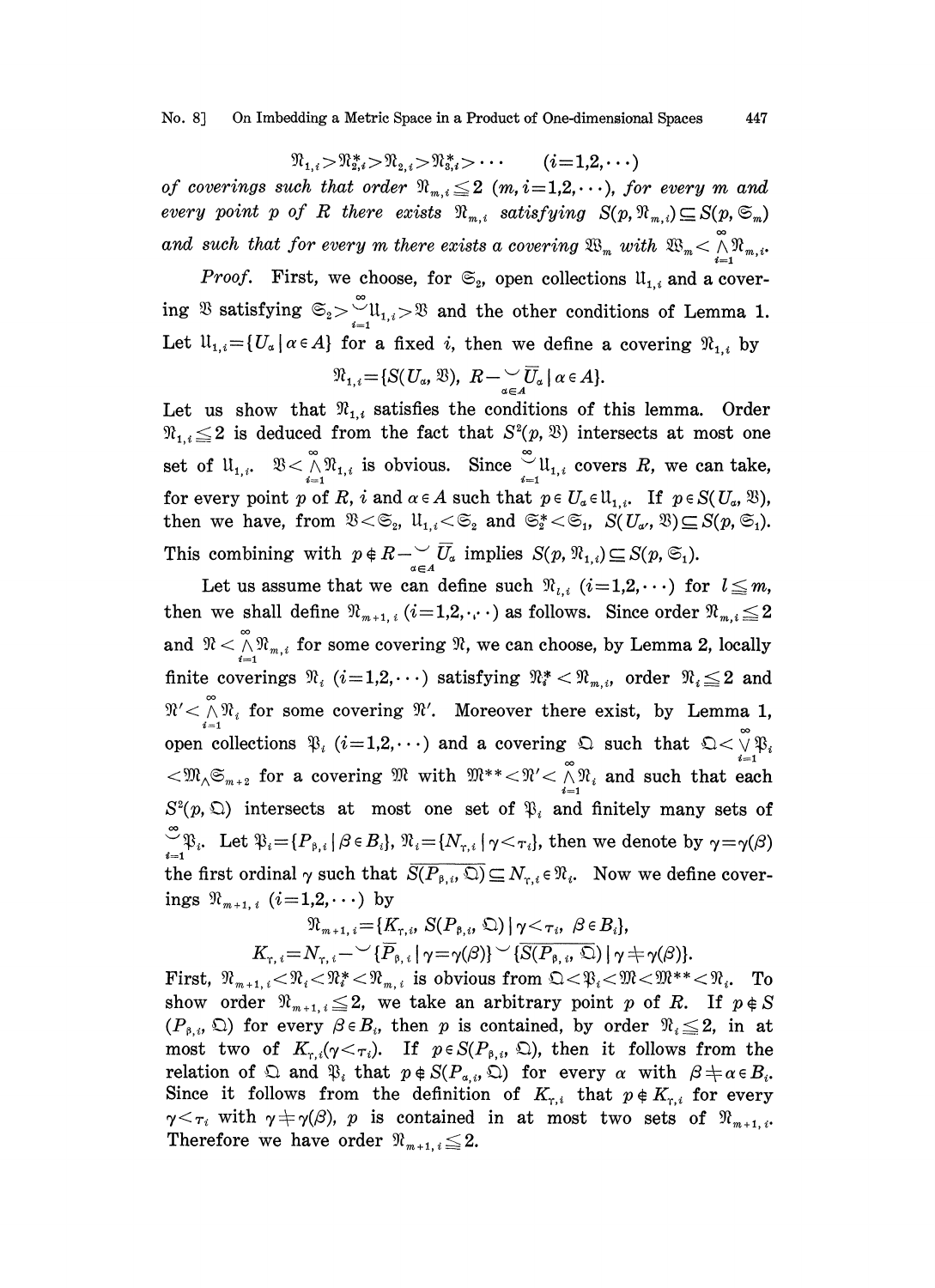We notice that  $\mathfrak{N}_{m+1,i}$  covers R. For if  $p \notin S(P_{\beta,i}, \mathbb{Q})$  for every  $\beta \in B_i$ ,  $p \notin \overline{S(P_{\beta,i}, \mathfrak{Q})}$  ( $\beta \in B_i$ ) implies  $p \in K_{\gamma,i}$  for  $\gamma$  satisfying  $p \in N_{\gamma,i}$ . On the other hand  $p \in \overline{S(P_{\beta,i}, \mathbb{C})}$  implies  $p \in K_{\gamma,i}$  for  $\gamma = \gamma(\beta)$ , proving  $\mathfrak{N}_{m+1,i}$ covers R.

Next there exists a covering  $\mathfrak{B}$  such that  $\mathfrak{B} < \bigwedge_{i=1}^{\infty} \mathfrak{R}_{m+1,i}$ . Denoting by p an arbitrary point of R, we see that  $S(p, \mathbb{Q})$  intersects a finite number of  $S(P_{\beta,i}, \mathcal{Q})$  ( $\beta \in B_i$ ,  $i=1,2,\cdots$ ). We assume  $S(p, \mathcal{Q})$  intersects  $S(P_{\beta(i), i}, \mathbb{Q})$   $(i=i_1, \dots, i_s)$  only. Then for  $i \neq i_1, \dots, i_s$  we have, from  $\mathbb{Q}^{\Delta} \leq \mathcal{R}_i$ ,  $S(p, \mathbb{Q}) \subseteq K_{r,i}$  for some  $\gamma < \tau_i$ . Hence there exist an open nbd  $U(p)$  of p and  $N_i \in \mathfrak{N}_{m+1,i}$   $(i=1, 2, \cdots)$  satisfying  $U(p) \subseteq \bigcap_{i=1}^{\infty} N_i$ .

Last we take, for a given point p of R, i and  $\beta \in B_i$  such that  $p \in P_{\beta,i}$ . Then it follows from  $\mathbb{Q}, \mathfrak{P}_i \ll \mathfrak{S}_{m+2} \ll \mathfrak{S}_{m+2}^* \ll \mathfrak{S}_{m+1}$  that  $S(p, \mathfrak{N}_{m+1,i})$  $=S(P_{\beta,i},\mathfrak{Q})\subseteq S(p,\mathfrak{S}_{m+1}).$  Thus  $\mathfrak{N}_{m+1,i}$   $(i=1,2,\cdots)$  satisfy all the desired conditions.

Lemma 4. Every metric space has sequences

 $\mathfrak{U}_{1,i} > \mathfrak{U}_{2,i}^{**} > \mathfrak{U}_{2,i} > \mathfrak{U}_{3,i}^{**} > \cdots$   $(i=1,2,\cdots)$ 

of coverings such that  $S(p, \mathfrak{U}_{m+1,i})$  intersects at most two sets of  $\mathfrak{U}_{m,i}$ and such that  $\{S(p, u_{m,i})\mid m, i=1,2,\cdots\}$  is a nbd basis of p.

Proof. We can deduce this lemma directly from Lemma 3 as we have shown in the previous paper.<sup>4)</sup>

Theorem. Every metric space R can be topologically imbedded in a product of an enumerable number of functional spaces  $R_i$  with dim  $R_i \leq 1$  ( $i=1,2,\cdots$ ).

Proof. The proof of this theorem is analogous to the previous *Proof.* The proof of this theorem is analogous to the previous one.<sup>5)</sup> Let us sketch the outline of the proof. We denote by  $\mathfrak{U}_{1,i} > \mathfrak{U}_{2,i}^{**}$  $>1$ l<sub>2,*i*</sub>  $>$ U<sub>3</sub>,<sup>\*</sup></sup> $>$  $\cdots$  (*i*=1,2, $\cdots$ ) the sequences satisfying the conditions of Lemma 4. Let  $\mathfrak{U}_{m,i} = \{ U_a \mid \alpha \in A_{m,i} \}, V_a = S(U_a, \mathfrak{U}_{m+1,i}) \ (\alpha \in A_{m,i})$ , then we can define continuous functions  $f_{\alpha, m, i}$  ( $\alpha \in A_{m, i}$ ) such that  $f_{\alpha, m, i}(V_{\alpha}^c)=0$ ,  $f_{\alpha,m,i}(U_{\alpha})=1/2^{m-1} \ \ (\alpha\in A_{m,i}), \ \ 0\leqq f_{\alpha,m,i}\leqq 1/2\ \ \text{implies} \ |f_{\alpha,m,i}(x)-f_{\alpha,m,i}(y)|< A/2^t \ \ \text{for \ some}$  $f_{\alpha,m,i}(U_{\alpha})=1/2^{m-1}$   $(\alpha \in A_{m,i}), 0 \leq f_{\alpha,m,i} \leq 1/2^{m-1}$  and such that  $y \in S(x, \mathfrak{U}_{l,i})$ <br>implies  $|f_{\alpha,m,i}(x)-f_{\alpha,m,i}(y)| < A/2^i$  for some definite number A and for every m and  $\alpha \in A_{m,i}$ . Considering a topological product  $P_i = \prod_{i} I_{\alpha} | \alpha \in A_{m,i}$ ,  $m=1,2,\dots$  of  $I_{\alpha}=[x]_0\leq x\leq 1/2^{m-1}$   $(\alpha \in A_{m,i})$ , we define a mapping  $F_i$  of R into  $P_i$  by

 ${F_i}(x) = {f_{\alpha,m,i}(x) | f_{\alpha,m,i}(x) \in I_\alpha \ (\alpha \in A_{m,i}, m=1,2,\cdots) }$   $(x \in R)$ .

Now we can show that  $R_i = F_i(R) \subseteq P_i$  is a metrizable space<br>with dim  $F_i(R) \leq 1$ . Letting  $N_a = F_i(R) \setminus \{p_a\} | p_a > 0\}$  ( $\alpha \in A_{m,i}$ ),  $\Re_{m,i}$ with dim  $F_i(R) \leq 1$ . Letting  $N_a = F_i(R) \setminus \{ \{p_a\} \mid p_a > 0 \}$  ( $\alpha \in A_{m,i}$ ),  $\mathfrak{N}_{m,i} = \{ N_a \mid \alpha \in A_{m,i} \}$  we have a covering  $\mathfrak{N}_{m,i}$  of  $R_i = F_i(R)$ . We can show easily order  $\mathfrak{R}_{m,i} \leq 2$ ,  $\mathfrak{R}_{m+1,i}^* < \mathfrak{R}_{m,i}$  and that  $\{S(p, \mathfrak{R}_{m,i}) \mid m=1,2,\cdots\}$  is a nbd basis of each point p of  $R_i$ . Hence we can conclude, from the

<sup>4)</sup> The proof of Theorem 2 of "Note on dimension theory" loc. cit.

<sup>5)</sup> The proof of Theorem 3 of "Note on dimension theory" loc. cit.